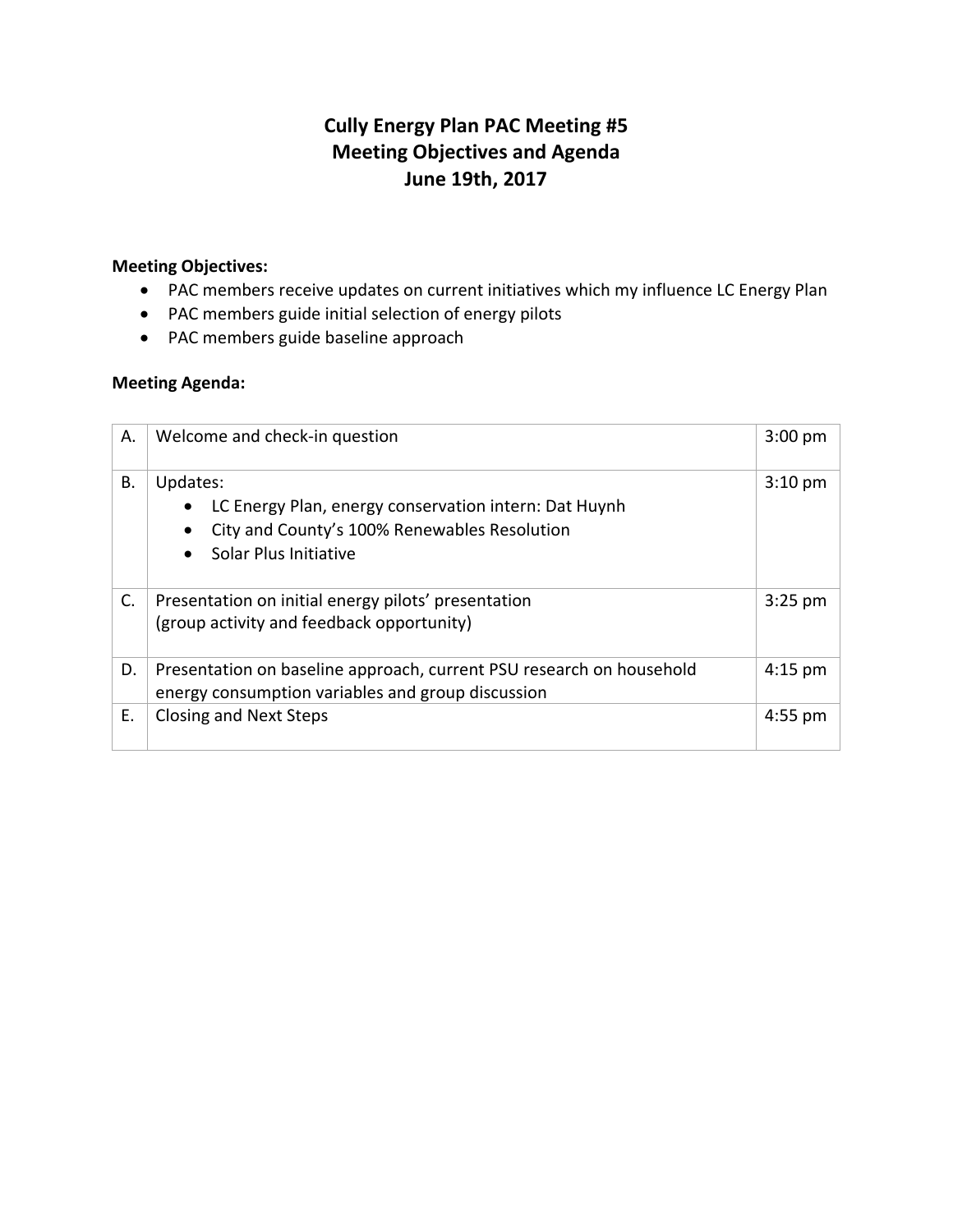# C ENERGY DAC. 6. 9. 201 Welcome/Bienvenidos

Host Organization:



| Date: the contract of the contract of the contract of the contract of the contract of the contract of the contract of the contract of the contract of the contract of the contract of the contract of the contract of the cont<br>$Star$ /End lime:<br>Lead Staff: New York Products and Staff Staff Staff Staff Staff Staff Staff Staff Staff Staff Staff Staff Staff Staff Staff Staff Staff Staff Staff Staff Staff Staff Staff Staff Staff Staff Staff Staff Staff Staff Staff St |                         |                         |                                 |                                                                        |  |
|---------------------------------------------------------------------------------------------------------------------------------------------------------------------------------------------------------------------------------------------------------------------------------------------------------------------------------------------------------------------------------------------------------------------------------------------------------------------------------------|-------------------------|-------------------------|---------------------------------|------------------------------------------------------------------------|--|
|                                                                                                                                                                                                                                                                                                                                                                                                                                                                                       | Less than<br>18yrs old? | Name (First & Last)     | <b>Email or Phone Number</b>    | Are you a volunteer or want to be<br>involved with Verde/Living Cully? |  |
|                                                                                                                                                                                                                                                                                                                                                                                                                                                                                       | Menos de<br>18 años?    | Nombre y Apellido       | Email o numero de telefono      | Eres un voluntario o quiere<br>involucrarse en Verde/Living Cully?     |  |
| $\mathbf{1}$                                                                                                                                                                                                                                                                                                                                                                                                                                                                          | $\Box$                  | Mauzee Tran             |                                 | $\Box$ yes/si                                                          |  |
| $\overline{2}$                                                                                                                                                                                                                                                                                                                                                                                                                                                                        | $\Box$                  | izue mitado             | manzel Caparo dez               | $\Box$ yes/si                                                          |  |
| 3                                                                                                                                                                                                                                                                                                                                                                                                                                                                                     | $\Box$                  | $H _{A} =  A_{B}  _{D}$ |                                 | $\Box$ yes/si                                                          |  |
| 4                                                                                                                                                                                                                                                                                                                                                                                                                                                                                     | $\Box$                  | 721. MAA                |                                 | $\Box$ yes/si                                                          |  |
| 5                                                                                                                                                                                                                                                                                                                                                                                                                                                                                     | $\Box$                  | ORIANA 'TIAGNERA        | Oriana magnetaggmalan           | $\Box$ yes/si                                                          |  |
| 6                                                                                                                                                                                                                                                                                                                                                                                                                                                                                     | $\Box$                  | Cameron Herryton        |                                 | $\Box$ yes/si                                                          |  |
| $\overline{7}$                                                                                                                                                                                                                                                                                                                                                                                                                                                                        | □                       | Desirée Williams-Rajee  | desiree. wonsvages @gmail.com   | $\Box$ yes/si                                                          |  |
| 8                                                                                                                                                                                                                                                                                                                                                                                                                                                                                     | □                       | Izren Evans             | taren@habitat portlandmetro.org | $\Box$ yes/si                                                          |  |
| 9                                                                                                                                                                                                                                                                                                                                                                                                                                                                                     | □                       |                         |                                 | $\Box$ yes/si                                                          |  |
| 10                                                                                                                                                                                                                                                                                                                                                                                                                                                                                    | $\Box$                  |                         |                                 | $\Box$ yes/si                                                          |  |
| 11                                                                                                                                                                                                                                                                                                                                                                                                                                                                                    | $\Box$                  |                         |                                 | $\Box$ yes/si                                                          |  |
| 12                                                                                                                                                                                                                                                                                                                                                                                                                                                                                    | □                       |                         |                                 | $\Box$ yes/si                                                          |  |
| 13                                                                                                                                                                                                                                                                                                                                                                                                                                                                                    | □                       |                         |                                 | $\Box$ yes/si                                                          |  |
| 14                                                                                                                                                                                                                                                                                                                                                                                                                                                                                    | □                       |                         |                                 | $\Box$ yes/si                                                          |  |
| 15                                                                                                                                                                                                                                                                                                                                                                                                                                                                                    | $\Box$                  |                         |                                 | $\Box$ yes/si                                                          |  |

Event:

Total number of youth:

Total partitcipants: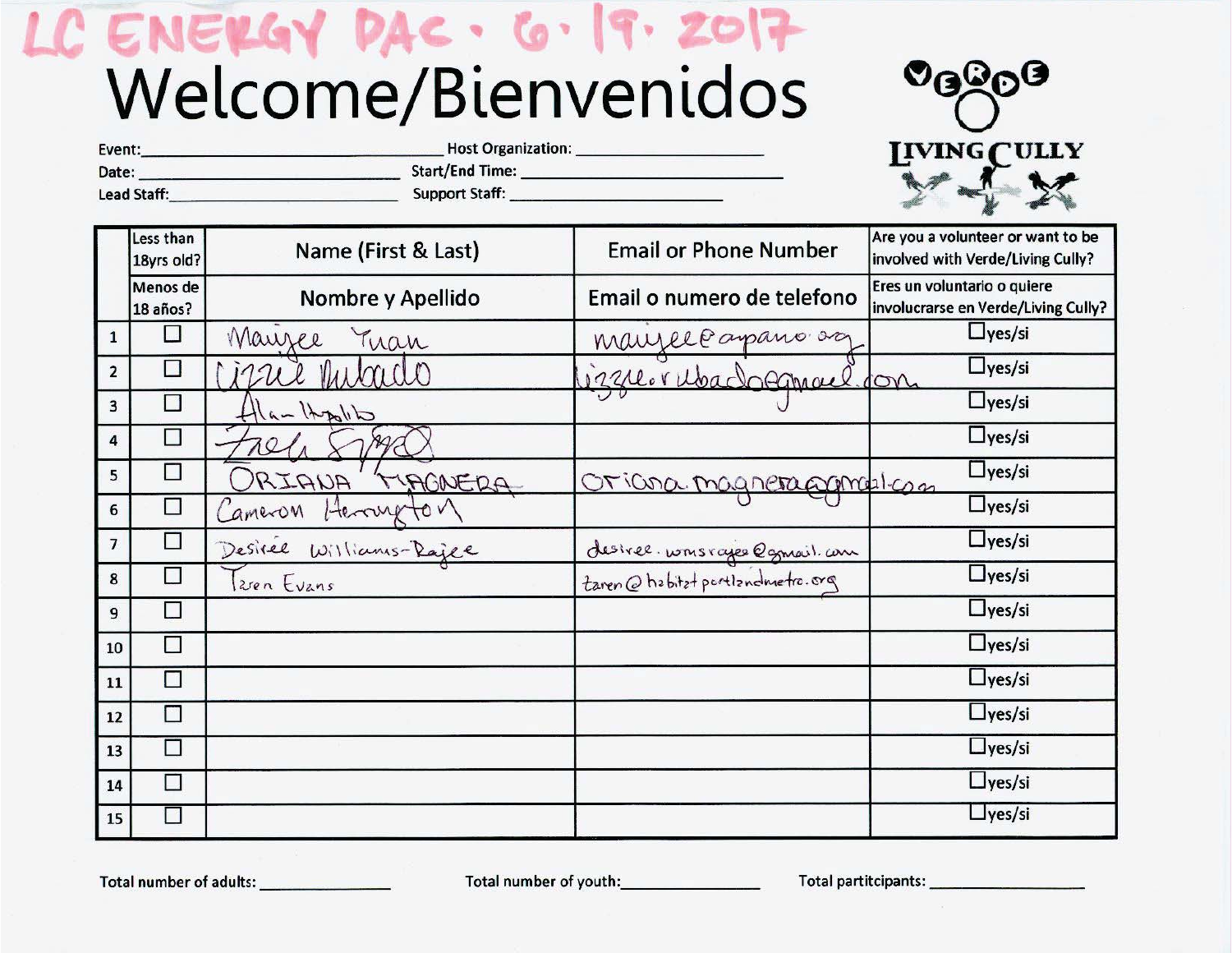# **Cully Energy Plan PAC Meeting #5 Meeting Notes June 19th, 2017**

#### A. Welcome and check-in question

#### B. Updates:

•LC Energy Plan, energy conservation intern: Dat Huynh

We have a PSU graduate student Dat Huynh starting to work on the Living Cully Energy Plan. He will be working full time starting June 26<sup>th</sup> through early September.

## •City and County's 100% Renewables Resolution

Alan shared about Verde's advocacy efforts to get equity language adopted by the City's 100% renewable resolution, specifically in relation to community based renewable projects. The city committed that 2% of renewables would come from community based projects which paves the way for greater investments in local driven initiatives. To see the resolution, click here: <https://drive.google.com/open?id=0B0SNS-M5CSkxdk9uVy1uZkRyclk>

## •Solar Plus Initiative

Jaimes along with SparkNW (former NWSeed) who is leading the Solar Plus initiative was not able to attend this meeting, an update will be provided at the next PAC meeting.

C. Presentation on initial energy pilots' presentation. For specific PAC comments click here: <https://drive.google.com/open?id=0B0SNS-M5CSkxSmJ3aTIwWGxoOEk>

Some takeaways from the discussion:

- The pilots need more detail and information. Especially if we plan to take them before community members to get feedback and prioritization
- Community solar can meet many of the values of the Living Cully Energy Plan, but is still a way off. It would be a pilot for 2019
- Verde Builds creates the infrastructure opportunities/ is a project manager and project developer. Verde Builds a catalyst for bringing these infrastructure projects to the community.
	- o Many PAC members expressed concerns of having Verde Builds moving into specific solar installation
	- o PAC members also expressed that this seemed more like a strategy not a pilot.
- The Green and Healthy Home Initiative and the Resiliency community organizing pilot are confusing and missing the "what"
	- o Specifically, the "green and healthy home" does not seem like a pilot, that is something that someone at city/county should have on their workplan
- The Resiliency community project is also missing the what? What is it? Another planning process? An opportunity to locate community assets? Do you define resiliency through this pilot?
- An educational/ behavior change pilot is missing. This is a simple, maybe not innovative, first step.
- How do these pilots fit under the model previous presented?
- There was strong support in identifying a specific mobile home pilot